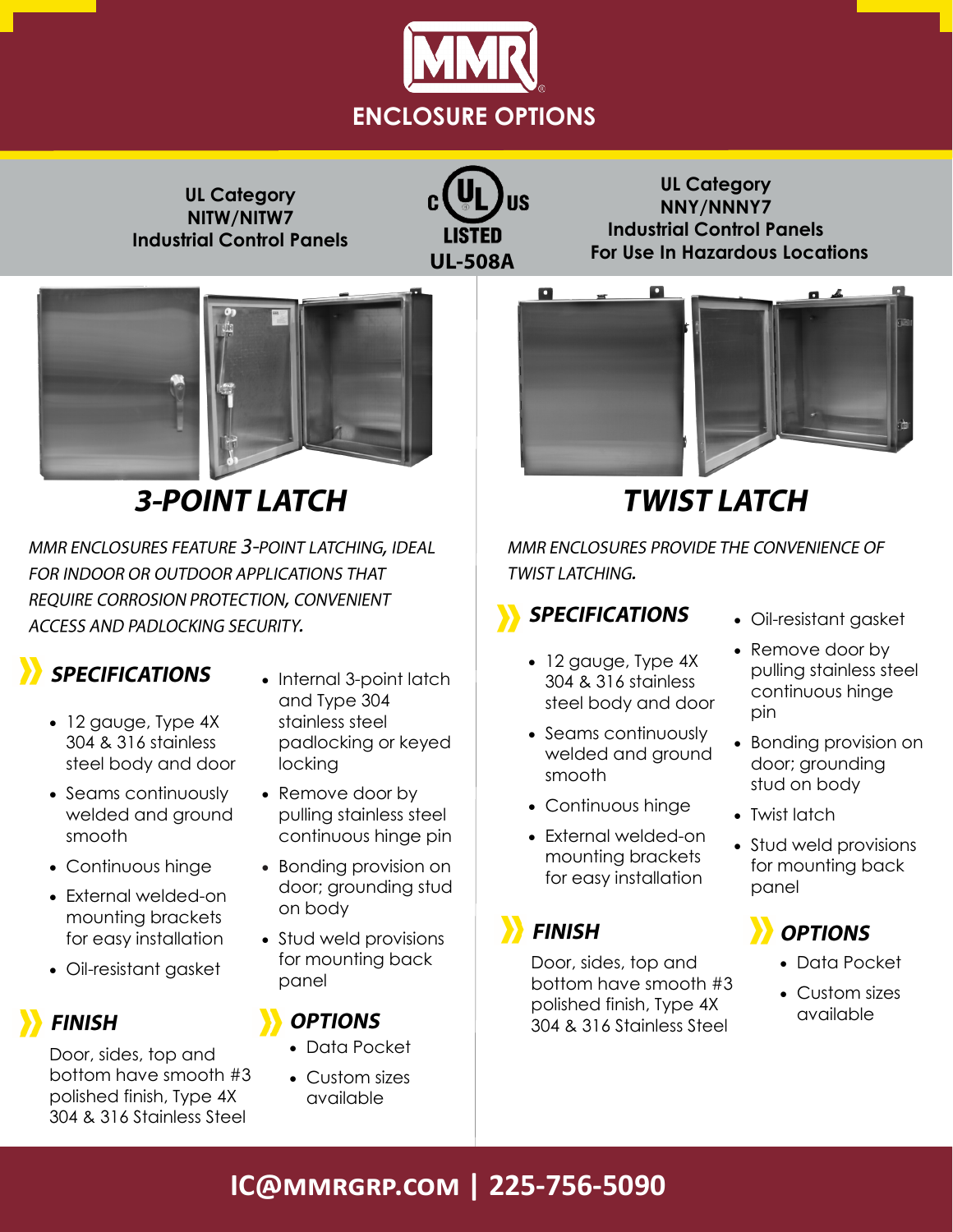

**UL Category NITW/NITW7 Industrial Control Panels**



**UL Category NNY/NNNY7 Industrial Control Panels For Use In Hazardous Locations**

# **FREE STANDING ENCLOSURE**

MMR ENCLOSURES FEATURE 3-POINT LATCHING, IDEAL FOR INDOOR OR OUTDOOR APPLICATIONS THAT REQUIRE CORROSION PROTECTION, CONVENIENT ACCESS AND PADLOCKING SECURITY.

### **SPECIFICATIONS**

- 12 gauge, Type 4X 304 & 316 stainless steel body and door
- Seams continuously welded and ground smooth
- Continuous hinge
- External welded-on mounting brackets for easy installation
- Oil-resistant gasket
- Internal 3-point latch and Type 304 stainless steel padlocking or keyed locking
- Remove door by pulling stainless steel continuous hinge pin
- Bonding provision on door; grounding stud on body
- Stud weld provisions for mounting back panel
- Removable center post



### **OPTIONS**

- Door, sides, top and bottom have smooth #3 polished finish, Type 4X 304 & 316 Stainless Steel
- Data Pocket
- Custom sizes available



## **IC@mmrgrp.com | 225-756-5090**